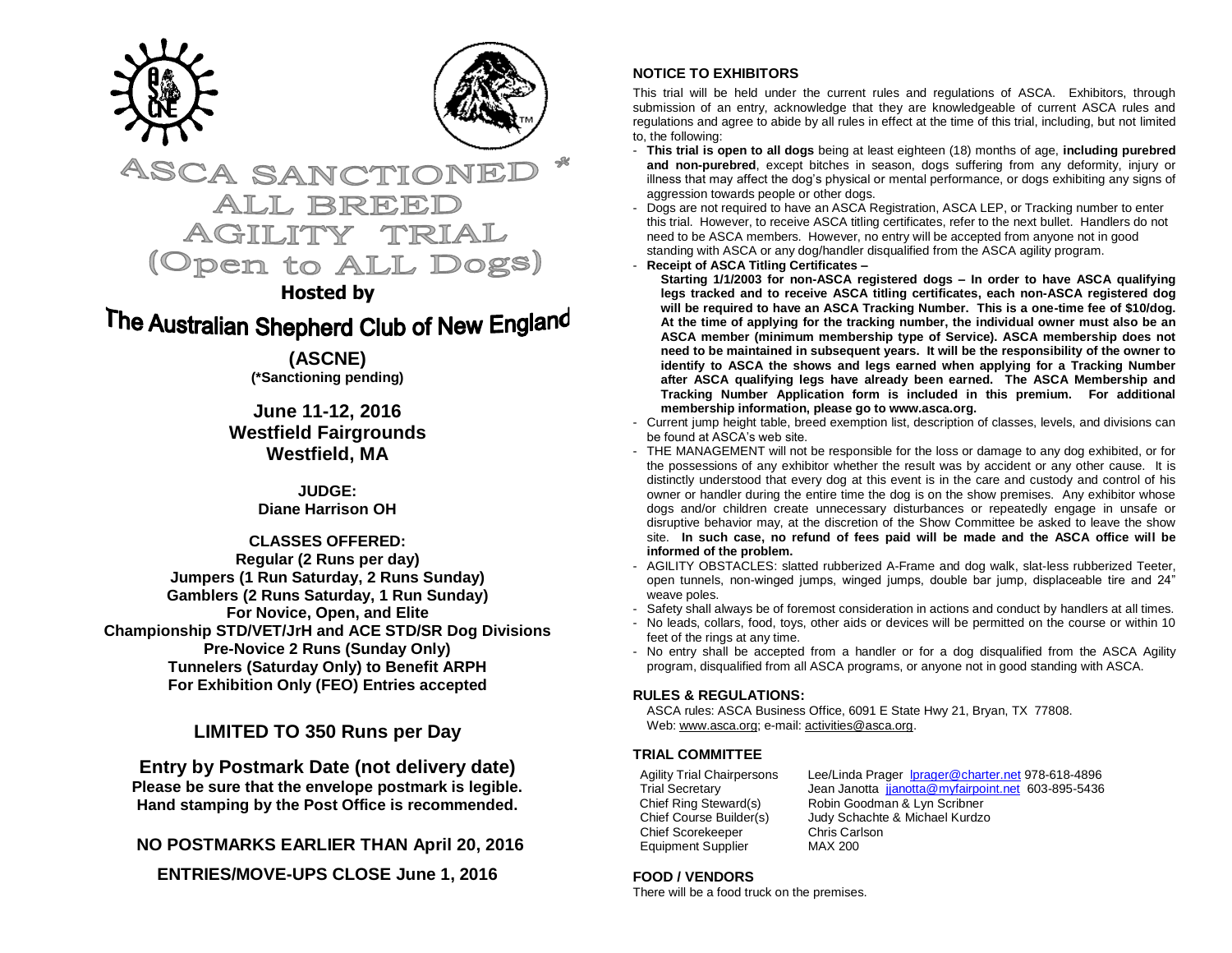#### **ENTRY FORM / ENTRIES / CONFIRMATIONS:**

- Entries will be accepted in the order they are sent, not received. For entries sent via Postal Service, the valid reference date is the postmark. Otherwise the valid date is the ship date. Entries with an early postmark will be processed after Day 5 receipts. Unreadable postmarks will be assumed to be the day previous to receipt.
- Entries may be accepted after the closing date if the trial does not fill.
- ASCA Registration/Tracking No If your dog is an ASCA registered Australian Shepherd (either full registration or LEP) or has an ASCA Tracking Number, write your dog's ASCA registration/LEP number/Tracking Number in this space. If this field is left blank, the ASCA Business Office will assume this dog is not registered with ASCA and will not automatically track qualifying legs. However, these dogs will still be placed and will receive any placement awards offered. You may submit the Tracking Form with your entry – HOWEVER, please make this fee payable to ASCA.
- A dog must compete in the height division in which they have been entered. Exception: when a dog is required by the judge to move to a higher height. These dogs will be placed last in the running order of the new jump height. A few smaller breeds are on the Jump Height Exemption List. Refer to the current ASCA rulebook for this breed list.
- Canadian Exhibitors: All fees MUST be submitted in US Funds via International Postal Money Order.
- Returned checks do not constitute a valid entry fee. Returned checks will incur a \$25 service charge.
- Telephone calls returned/initiated with questions on any entries will be made collect.
- Please include an email address on your entry form(s) to receive confirmation of pre-entries.
- Need HELP to fill out your entry? Feel free to ask the Trial Chair or Trial Secretary.
- **PRE-NOVICE:** Dogs must be at least 12 months of age; no teeter or weave poles; specify jump height – dogs younger than 18 months must jump at least 4" lower than their standard jump height; no toys or treats.
- **FOR EXHIBITION ONLY (FEO)** entries will be accepted. Minimum age is 15 months. Any dog younger than 18 months must jump at least 4" lower than regular height. No placements. Nontitling.

#### **SHOW SITE:**

- This event will be held outdoors, on grass.
- A warm-up area including a single practice jump, and a set of weave poles will be provided for exhibitors.
- ALL dogs must be held on leash or crated except when competing or in the warm-up area.
- Enthusiasts of agility have earned a reputation for being among the most considerate and tidy. We thank everyone in advance for upholding the respectful tradition of leaving the trial site and related lodging sites cleaner than we found them.
- Please have your dog's rabies certificate available.

#### **REFUNDS / WITHDRAWALS:**

- There will be no refund/credit for entries withdrawn after the closing date, except for a dog's injury and/or illness or for bitches that come into season after the closing date. These entries will be eligible for a voucher for the amount of the total entry fee paid less \$20.00. A signed letter from your veterinarian must be included with your written request. Requests must be received by the trial secretary prior to the start of the trial. Voucher must be used towards another ASCNE agility trial.
- There will be no refunds if the trial cannot open or be completed by reason of riots, civil disturbances, fire, an act of God, public emergency, act of a public enemy, strike, or any other cause beyond the control of the Event Committee.
- There will be no refund in the event dog/handler is dismissed from the competition, regardless of reason.

#### **RULE CHANGE HIGHLIGHTS**

- The existing ASCA program has been renamed the **Championship Program** and the **ACE Program** has been introduced**:**
	- **Championship Program:** consists of the traditional three divisions: Standard, Veteran and Junior Handler. Dogs will earn the same ASCA titles as before, and qualify for Merit, Finals and HOF programs.
- **ACE Program**: consists of two divisions: Standard (for dogs 18 months & older) and Senior (for dogs 10 years and older); allows dogs to run at the next lower jump height and earn ASCA ACE titles. Vet and JrH do not apply. Refer to jump height table below.
- Each dog and handler team can enter only one Program per trial.
- **Championship Veteran Division**: The Championship Veteran Division is open to any dog aged seven (7) or older. Dogs younger than seven (7) years of age handled by a veteran or disabled handler are no longer eligible for this division.

#### **TENTATIVE SCHEDULE AND RING ASSIGNMENT**

**Saturday** – EJ1, OJ1, NJ1, EG1, OG1, NG1, EG2, OG2, NG2 ER1/ER2, OR1/OR2, NR1/NR2, Tunnelers. Run order low to high.

**Sunday** – EG3, OG3, NG3, PN1/PN2, ER3/ER4, OR3/OR4, NR3/NR4, EJ2/EJ3, OJ2/OJ3, NJ2/NJ3. Run order high to low.

E=Elite, O=Open, N=Novice, PN=Pre-Novice, J=Jumpers, R=Regular, G=Gamblers The running order of classes is subject to change at the discretion of the judges and/or the host club. The final order will be included in the confirmation packet.

#### **REGISTRATION / MEASURING**

- Saturday between 7:00 and 7:30AM and Sunday between 7:00 and 7:15
- Dogs with a wither height  $\leq$  20" will need to show proof of measurement or be measured at registration, unless the dog is jumping in the highest jump height offered in the specific program. Copies of ASCA, NADAC or AKC height cards may either be mailed in or presented at registration

#### **MOVE-UPS**

- Dogs receiving titles after the closing date may be upgraded by providing written notice to the Show Secretary, prior to the move up cutoff date listed on the front of this premium. Letters and e-mails containing the owner's full name, the dog's call name and ASCA number, entered class, and from and to level are acceptable.
- Move-ups from Saturday to Sunday will be permitted. Trial Secretary must be notified no later than 15 minutes after the last class on Saturday has finished.

#### **PRIZES / AWARDS**

- Green Qualifying Rosettes will be awarded to all dogs achieving a qualifying score.
- Placement Ribbons will be awarded to all dogs placing  $1<sup>st</sup>$  through  $4<sup>th</sup>$  in each class and jump height.
- Championship 20+ and 24 jump heights will be scored and placed together as one class.
- Ribbons/prizes must be picked up during the weekend. Ribbons WILL NOT be mailed

#### **JUMP HEIGHTS**

| Dog's height<br>at withers | $11"$ &<br>under                                    | 14" &<br>under | $18"$ &<br>Under | $20"$ &<br>Under | Over 20"        | Over 20"<br>Optional |  |  |  |
|----------------------------|-----------------------------------------------------|----------------|------------------|------------------|-----------------|----------------------|--|--|--|
| <b>CH Standard</b>         | 8"                                                  | 12"            | 16"              | 20"              | 20+ (jumps 20") | 24"                  |  |  |  |
| CH Vet                     |                                                     | 8              | 12               | 16               | 16+ (jumps 16") |                      |  |  |  |
| CH JrH                     | may jump at the CH standard jump height or 4" lower |                |                  |                  |                 |                      |  |  |  |
| <b>ACE Standard</b>        | 4"                                                  | 8"             | 12"              | 16"              | 16+ (jumps 16") |                      |  |  |  |
| <b>ACE Senior</b>          | 4"                                                  | 4"             | 8"               | 12"              | 12+ (jumps 12") |                      |  |  |  |

- A dog may be entered in a class at a jump height higher than they are eligible provided the dog is not entered in the Veteran Division classes.

- No dog shall ever jump lower than 4" in the Junior Handler or Veteran Division.
- Refer to the current ASCA rulebook for the current Breed Jump Height Exemption List.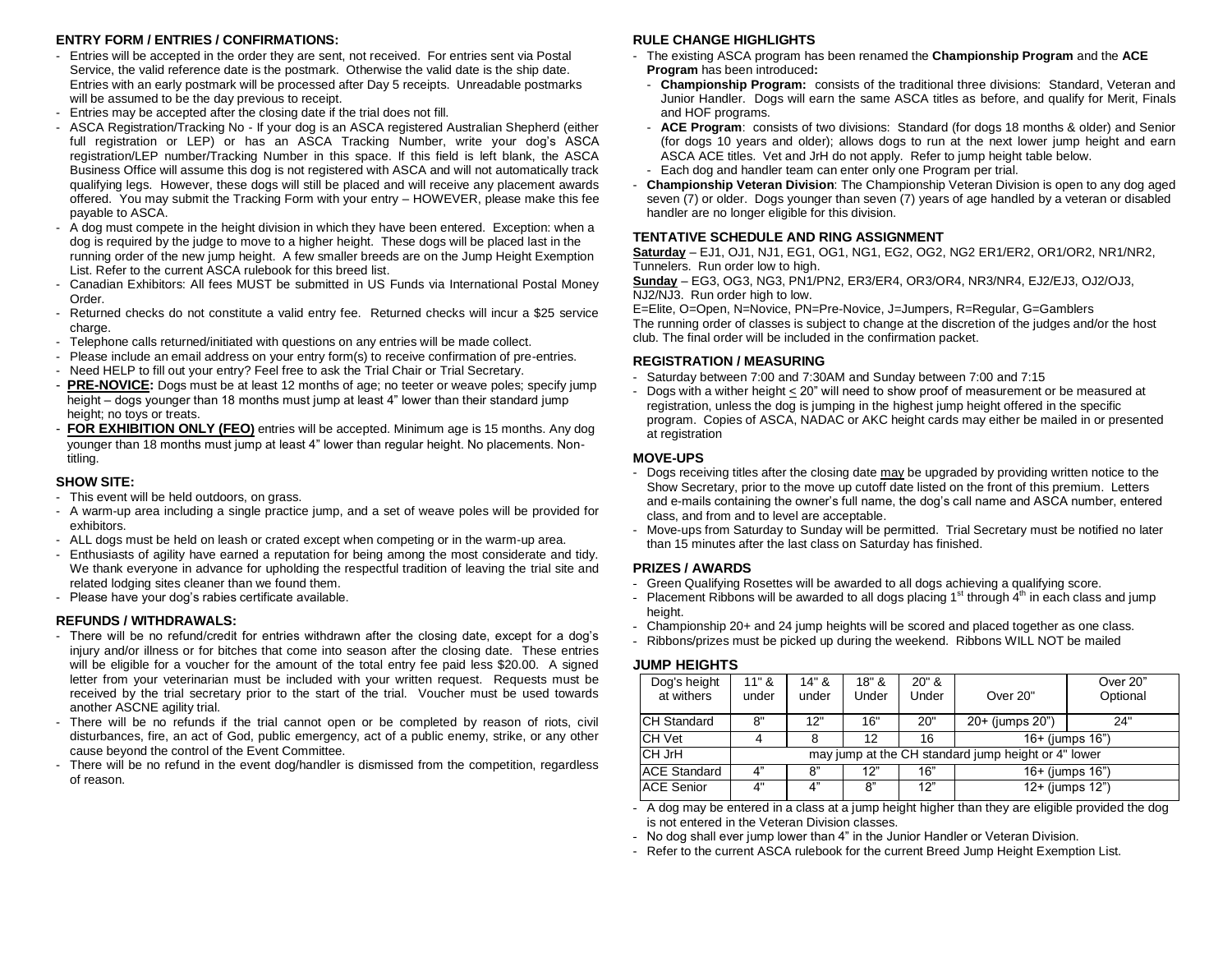#### **Directions to Westfield Fairgrounds:**

**From Interstate 91:** Take Exit 15, Holyoke Mall at Ingleside. Turn left at bottom of ramp. Go to second set of lights and turn right onto Homestead Ave. At next light turn left onto Rt. 202. Go approximately 5 miles. Cross Rt. 10 (at light) and go to cemetery on the left. At stop sign turn left. Show site is on the left, about 1 1/2 miles.

**From the Massachusetts Turnpike—I-90:** Take exit 3. Turn right at the light at the end of the ramp. Go about 100 ft. and make a right onto Arch Road. (Westfield Motor Inn/Westfield Econo Lodge is on the corner.) Go about 1.5 miles. the Southern States Building on your right. , make a left onto Cabot Road. Go to the end of Cabot and make a right onto Russellville Rd. Show site is a short distance up on the right.

#### **ACCOMMODATIONS - Make your Reservations Early!!!**

Hotels that accept dogs are quickly becoming a rarity. Please behave responsibly! Clean up after your dog, bring sheets to cover the furniture, do not groom or bathe your dog inside, do not leave your dog(s) unattended in the room, and please be respectful of other guests who do not have to be up at 6:00 a.m.

**Red Roof Inn** 1254 Riverdale St, West Springfield, MA 01089 413-731-1010 No pet fee. For group rate must call 800-733-7663 with block  $\#$  B193ASCNE2by cutoff date May 10<sup>th</sup>.

**Econo Lodge** (this is the closest to the trial site). Exit 3 off Mass Turnpike, 2 Southampton Rd, Westfield, MA 01085, (413) 568-2821, \$20.00/pet non-refundable fee for staying in room.

**Comfort Inn**, 237 Russell Road, Route 9, Hadley, MA 01035 (413) 584-9816 Pet Fee: \$25 first night,

**Quality Inn**, 1150 Riverdale St., West Springfield, MA 01089, (413) 739-7261 Pet Fee: \$25

**Days Inn**, 450 Memorial Drive, Chicopee, MA 01020, (413) 739-7311 Pet Fee: \$20

**Quality Inn**, 463 Memorial Drive, Chicopee, MA, 01020, (413) 592-6171 Pet Fee \$15

**Camping on grounds** with limited electric and water hook-ups. First arrivals get the first pick with hook-up. No reserved spots except for show committee. Please only parallel park in spaces provided along fence opposite the agility area. Camping reservation form is on the following page.

#### **SOME MOTEL COURTESIES TO OBSERVE:**

- Cover the motel's bedding with a sheet, whether or not you think your dog will get on the bed.

- If you crate your dog, please bring a towel to put under the crate to keep marks off the rug. Bring a towel to put under your dog's food dish.

- Make every effort to have your dog free of fleas BEFORE arriving.
- All poop must be picked up, bagged, and disposed of properly by the dog's handler. The Event Committee will excuse competitors who fail to pick up after their dogs at the trial site or the motel.
- Don't leave your dog unattended. If you must leave, take them with you.



# **ASCA MEMBERSHIP AND TRACKING NUMBER APPLICATION FORM**

**Beginning 1/1/2003 for non-ASCA registered dogs** – In order to have ASCA qualifying legs tracked and to receive ASCA titling certificates, each non-ASCA registered dog will be required to have an ASCA Tracking Number. This is a one-time fee of \$10/dog. At the time of applying for the tracking number, the individual owner must also be an ASCA member (minimum membership type of Service is required). ASCA membership does not need to be maintained in subsequent years. It will be the responsibility of the owner to identify to ASCA the show(s) and leg(s) earned when applying for a Tracking Number for those ASCA qualifying legs earned from 1/1/2003 until submission of application.

Please type or print clearly. Incomplete or illegible forms will be returned.

#### **Membership Application:**

| <b>Membership Application.</b>                                                                                      |                                                                                                                                                                                                                                |
|---------------------------------------------------------------------------------------------------------------------|--------------------------------------------------------------------------------------------------------------------------------------------------------------------------------------------------------------------------------|
|                                                                                                                     |                                                                                                                                                                                                                                |
|                                                                                                                     |                                                                                                                                                                                                                                |
|                                                                                                                     |                                                                                                                                                                                                                                |
|                                                                                                                     |                                                                                                                                                                                                                                |
|                                                                                                                     |                                                                                                                                                                                                                                |
| Service Membership Fee: \$10.00 per person<br>(If you are interested in other membership types, go to www.asca.org) |                                                                                                                                                                                                                                |
| Regulations governing the ASCA Registry and all other ASCA programs.                                                | I (We) agree to abide by the ASCA Articles of Incorporation, Bylaws, and all ASCA Rules and                                                                                                                                    |
|                                                                                                                     | Owner's Signature (1): example and contact the contract of the contact of the contact of the contact of the contact of the contact of the contact of the contact of the contact of the contact of the contact of the contact o |
|                                                                                                                     | Owner's Signature (2): 2008 Contract Contract Contract Contract Contract Contract Contract Contract Contract Contract Contract Contract Contract Contract Contract Contract Contract Contract Contract Contract Contract Contr |
|                                                                                                                     | Dog Information: Lifetime fee for tracking number is \$10.00 per dog for ASCA Members                                                                                                                                          |
|                                                                                                                     |                                                                                                                                                                                                                                |
|                                                                                                                     |                                                                                                                                                                                                                                |
|                                                                                                                     |                                                                                                                                                                                                                                |
|                                                                                                                     | <u> 1989 - Johann Stoff, amerikansk politiker (d. 1989)</u>                                                                                                                                                                    |
|                                                                                                                     |                                                                                                                                                                                                                                |
|                                                                                                                     |                                                                                                                                                                                                                                |
| Events/Os Farned Since 1/1/2003                                                                                     |                                                                                                                                                                                                                                |

**Mail completed form with check or money order to:**

\_\_\_\_\_\_\_\_\_\_\_\_\_\_\_\_\_\_\_\_\_\_\_\_\_\_\_\_\_\_\_\_\_\_\_\_\_\_\_\_\_\_\_\_\_\_\_\_\_\_\_\_\_\_\_\_\_\_\_\_\_\_\_\_\_\_\_\_\_\_\_\_\_\_\_\_\_

**ASCA Business Office Phone 979-778-1082 6091 E State Highway 21, Bryan, TX 77808**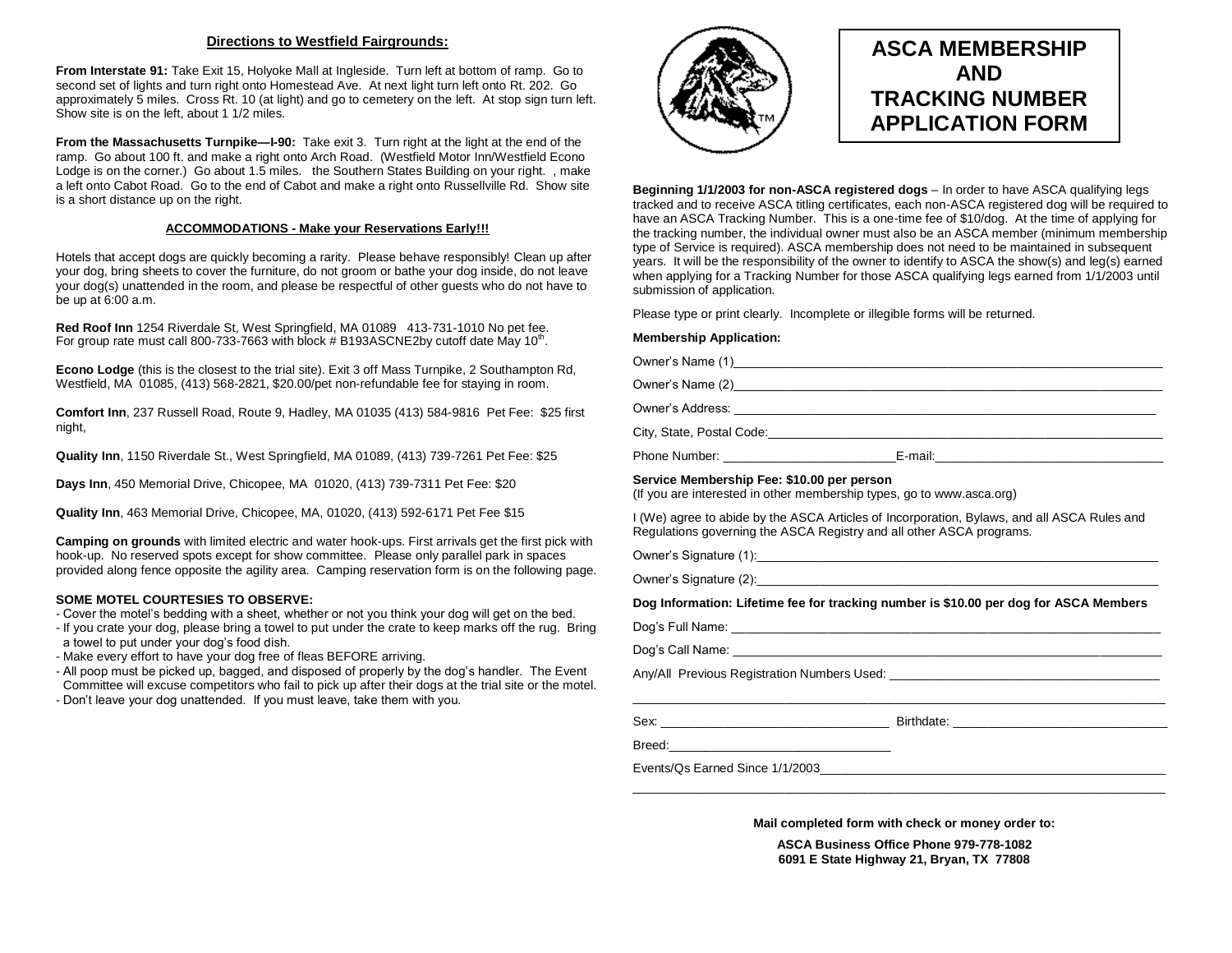## **Volunteer Sign-Up (…We Really Need Your Support)**

**Emergency Veterinarian**  VCA Montgomery Road Animal Hospital 207 Montgomery Road. Westfield**,** MA 01085

Phone: 413-568-1745

As at every event, no club can pull off a trial without the help and support of our exhibitors to keep the agility trial running smoothly and efficiently. **We will not be able to do this without your involvement.** Working in and around the ring is a great way to increase your knowledge and understanding of the sport. If you have a guest or significant other who would be willing to work at the trial, we'd be thrilled!

We appreciate your help and will do what we can for your comfort, including the volunteers' refreshment area for trial workers and by giving you a lunch voucher.

Thank you for volunteering and making this a better show for everyone. We couldn't do it without you! This year we plan on having a volunteer sign-up board available each day of the trial.

| Nights: | FRIDAY | SATURDAY                                                                                             | <b>SUNDAY</b> |
|---------|--------|------------------------------------------------------------------------------------------------------|---------------|
|         |        |                                                                                                      |               |
|         |        | License Plate # 2009 and 2009 and 2009 and 2009 and 2009 and 2009 and 2009 and 2009 and 2009 and 200 | <b>STATE</b>  |
|         |        | RV Type: Motor Home Travel Trailer Tent                                                              |               |

**For Your records, summary of entries:**

| <b>Accommodations:</b> |  |  |
|------------------------|--|--|
|                        |  |  |
|                        |  |  |
|                        |  |  |
|                        |  |  |
|                        |  |  |
|                        |  |  |
|                        |  |  |
|                        |  |  |
|                        |  |  |
|                        |  |  |
|                        |  |  |
|                        |  |  |
|                        |  |  |
|                        |  |  |
|                        |  |  |
|                        |  |  |
|                        |  |  |
|                        |  |  |